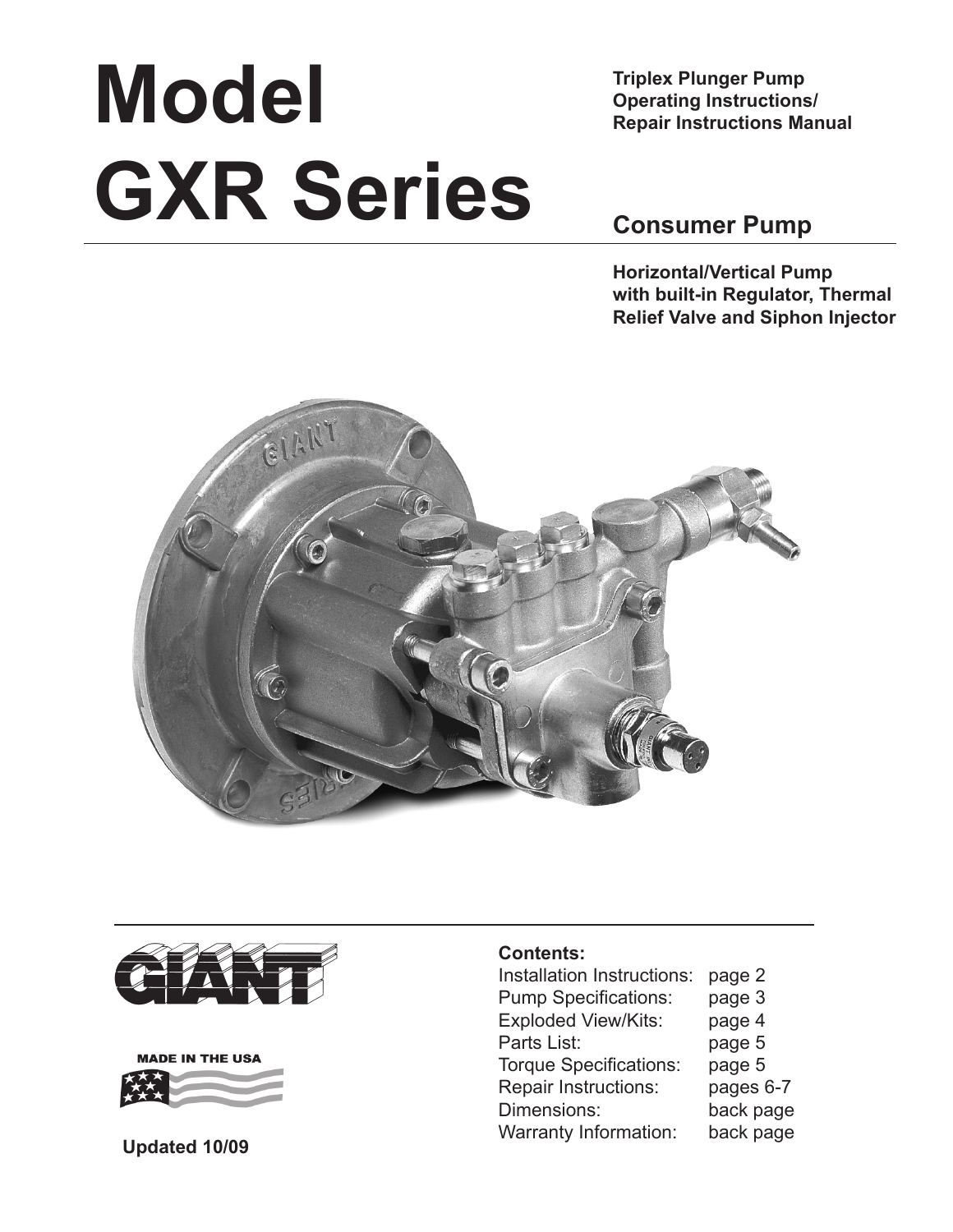## **INSTALLATION INSTRUCTIONS**

**Installation of the Giant Industries, Inc., pump is not a complicated procedure, but there are some basic steps common to all pumps. The following information is to be considered as a general outline for installation. If you have unique requirements, please contact Giant Industries, Inc. or your local distributor for assistance.**

1. The pump should be installed flat on a base to a maximum of a 15 degree angle of inclination to ensure optimum lubrication.

2. The inlet to the pump should be sized for the flow rate of the pump with no unnecessary restrictions that can cause cavitation. Teflon tape should be used to seal all joints. Maximum inlet fluid temperature is 80°F.

3. The discharge plumbing from the pump should be properly sized to the flow rate to prevent line pressure loss to the work area. It is essential to provide a safety bypass valve between the pump and the work area to protect the pump from pressure spikes in the event of a blockage or the use of a shut-off gun.

4. Use of a dampener is necessary to minimize pulsation at drive elements, plumbing, connections, and other system areas. The use of a dampener with Giant Industries, Inc. pumps is optional, although recommended by Giant Industries, Inc. to further reduce system pulsation. Dampeners can also reduce the severity of pressure spikes that occur in systems using a shut-off gun. A dampener must be positioned downstream from the unloader.

6. Before beginning operation of your pumping system, remember: Check that the crankcase and seal areas have been properly lubricated per recommended schedules. Do not run the pump dry for extended periods of time. Cavitation will result in severe damage. Always remember to check that all plumbing valves are open and that pumped media can flow freely to the inlet of the pump.

Finally, remember that high pressure operation in a pump system has many advantages. But, if it is used carelessly and without regard to its potential hazard, it can cause serious injury.

#### **IMPORTANT OPERATING CONDITION**

#### **Failure to comply with any of these conditions invalidates the warranty.**

1. Prior to initial operation, Check for proper oil level. DO NOT OVERFILL.

#### **Use Giant Oil - P/N 01153 (20W-50 Synthetic)**

Crankcase oil should be changed after the first 50 hours of operation, then at regular intervals of 200 hours or less depending on operating conditions.

Since it is difficult to determine the oil level in the pump, check for signs of of oil leakage around the pump before and during operation. The best areas to check are between the manifold and the crankcase and between the adapting plate and the engine / motor mounting surface. Lastly, you can see if there is any leakage around the vent cap (on the top of the pump).

If everything looks okay, continue to use the pump. At least once per year (or every 200 hours), remove the oil from the pump and replace with the required amount of oil. (See page 3)

2. Pump operation must not exceed rated pressure, volume, or RPM. A pressure relief device must be installed in the discharge of the system.

3. Acids, alkalines, or abrasive fluids cannot be pumped unless approval in writing is obtained before operation from Giant Industries, Inc.

4. Run the pump dry approximately 10 seconds to drain the water before exposure to freezing temperatures.

#### **NOTE: Contact Giant Industries for Service School Information. Phone: (419)-531-4600**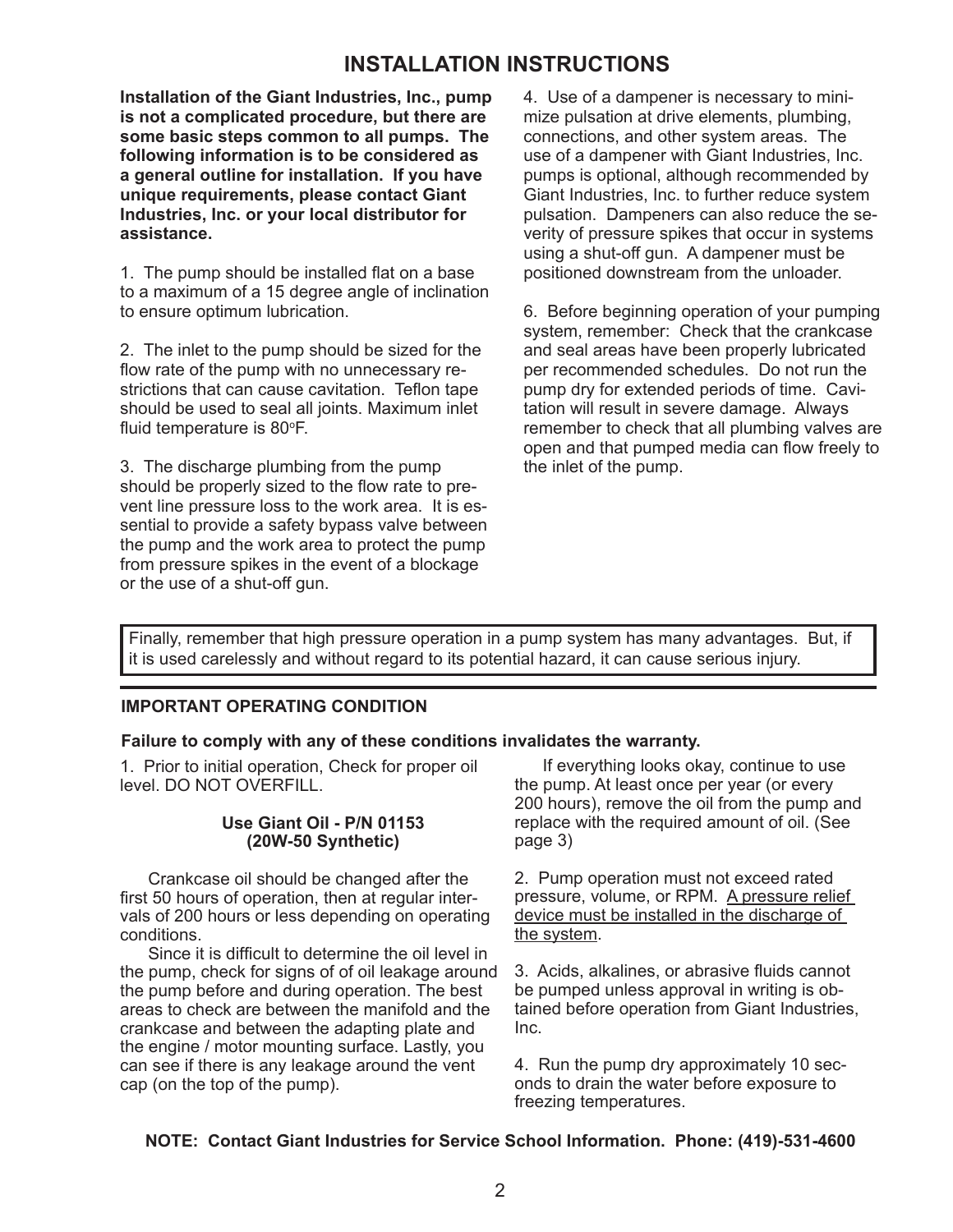# **GXR Series Specifications**

- **<sup>1</sup> A 25 PSIG minimum inlet pressure is required.**
- **2 The pump itself can be driven in either direction of rotation; however, the cooling fan on TEFC motors must always be positioned so that the cooling air is drawn from the non-drive end of the motor towards the pump.**

|                                             | <b>GXR2224 ELECTRIC HORSEPOWER</b> |     |     |     |     |  |  |
|---------------------------------------------|------------------------------------|-----|-----|-----|-----|--|--|
|                                             | <b>REOUIREMENTS</b>                |     |     |     |     |  |  |
| RPM GPM 1000 PSI 1500 PSI 2000 PSI 2400 PSI |                                    |     |     |     |     |  |  |
| $3450l$                                     | $2.2^{\circ}$                      | 1.5 | 2.3 | 3.0 | 3.6 |  |  |

| <b>GXR2224 GAS ENGINE HORSEPOWER</b> |  |  |  |     |                                                       |
|--------------------------------------|--|--|--|-----|-------------------------------------------------------|
| REOUIREMENTS*                        |  |  |  |     |                                                       |
|                                      |  |  |  |     | RPM   GPM   1000 PSI   1500 PSI   2000 PSI   2400 PSI |
| 3450<br>2.2<br>2.0<br>3.0            |  |  |  | 4 O | 4.8                                                   |

| <b>GXR2424 ELECTRIC HORSEPOWER</b>                    |                     |  |  |  |  |
|-------------------------------------------------------|---------------------|--|--|--|--|
|                                                       | <b>REOUIREMENTS</b> |  |  |  |  |
| RPM   GPM   1000 PSI   1500 PSI   2000 PSI   2400 PSI |                     |  |  |  |  |
| $3450$ 2.4<br>3.3<br>2.5<br>3.9<br>1.6                |                     |  |  |  |  |

|                                                       | GXR2424 GAS ENGINE HORSEPOWER |     |    |     |  |  |
|-------------------------------------------------------|-------------------------------|-----|----|-----|--|--|
|                                                       | REOUIREMENTS*                 |     |    |     |  |  |
| RPM   GPM   1000 PSI   1500 PSI   2000 PSI   2400 PSI |                               |     |    |     |  |  |
| $3450$ 2.4<br>$2.2^{\circ}$                           |                               | 3.3 | 44 | 5.2 |  |  |

#### **HORSEPOWER RATINGS:**

- The rating shown are the power requirements for the pump. Gas engine power outputs must be approximately twice the pump power requirements shown above.
- We recommend a 1.15 service factor be specified when selecting an electric motor as the power source. To compute specific pump horsepower requirements, use the Following formula:

Electric HP = (GPM X PSI) / 1450

Gas HP = (GPM X PSI) / 1150

\* Engine power varies based on horizontal or vertical orientation as well as by makes and model from each manufacturer.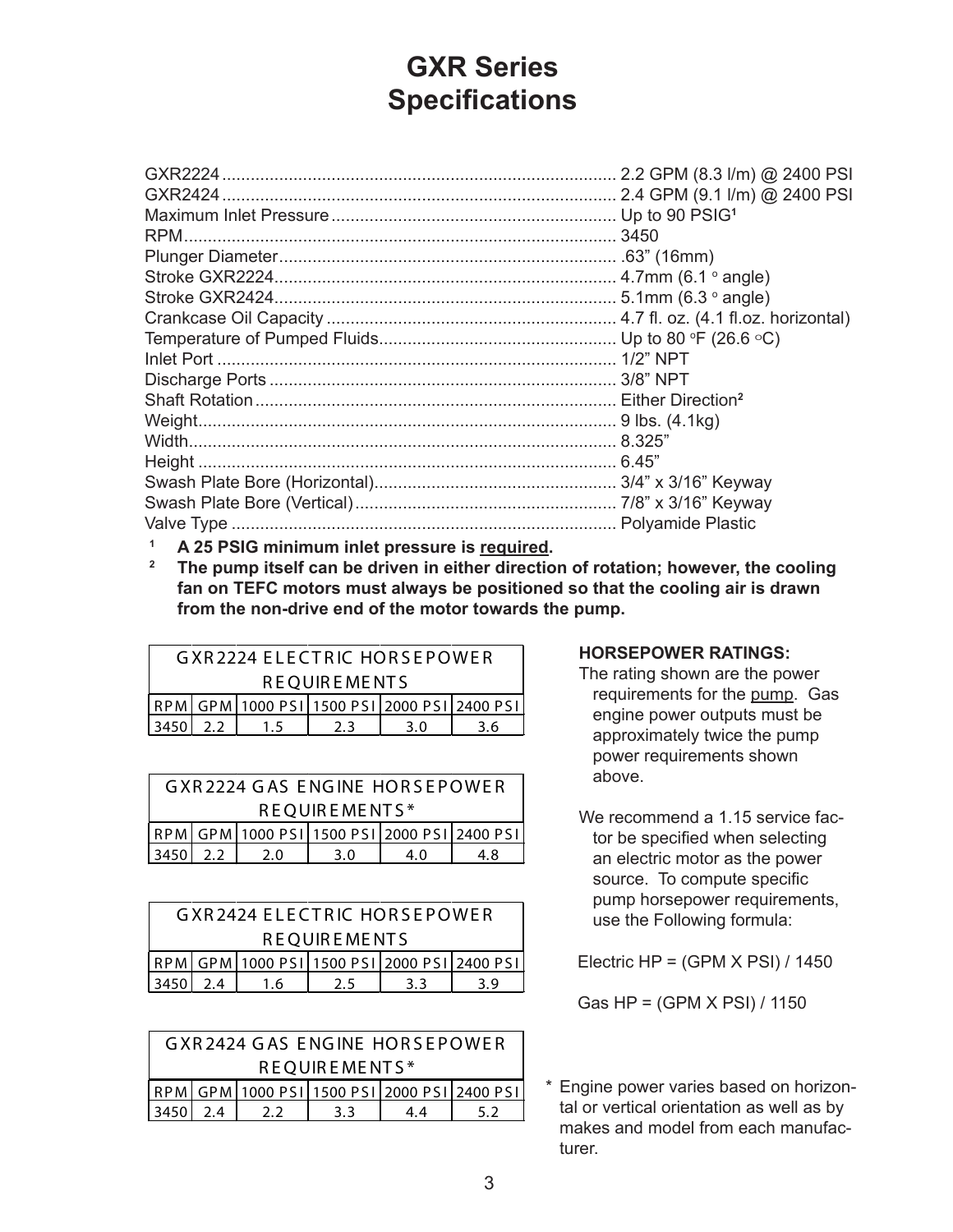## **GXR Series EXPLODED VIEW**



#### **Plunger Packing Kit # 09465**

| Item | Part # | <b>Description</b> | <u>Qty.</u> |
|------|--------|--------------------|-------------|
| 20   |        | 06290 Support Ring | 3           |
| 21   |        | 06315 V-Sleeve     | 3           |

#### **Valve Assembly Kit # 09466**

| Item | Part # Description           | <u>Qty</u> |
|------|------------------------------|------------|
| 18   | 07374 Valve Spring           | 6          |
| 19   | 06267 Guided P-Valve         | 3          |
| -36  | 06295 Discharge Valve Cone 3 |            |
|      |                              |            |

## **Oil Seal Kit**

|      | # 09468 |                        |             |  |  |  |
|------|---------|------------------------|-------------|--|--|--|
| Item |         | Part # Description     | <u>Qty.</u> |  |  |  |
| 15   |         | 06316 Plunger Oil Seal |             |  |  |  |

#### **Regulator Repair Kit # 09534**

| <u>Item</u> |            | Part # Description         |   |
|-------------|------------|----------------------------|---|
| 24          |            | 23507 O-Ring               | 1 |
| 25          | 06710 Seat |                            | 1 |
| 26          | 06386 Ball |                            | 1 |
| 27          |            | 06385 O-Ring               | 1 |
| 28          |            | 06384 Plastic Poppet Valve | 1 |
| 30          |            | 06410 O-Ring               | 1 |
|             |            |                            |   |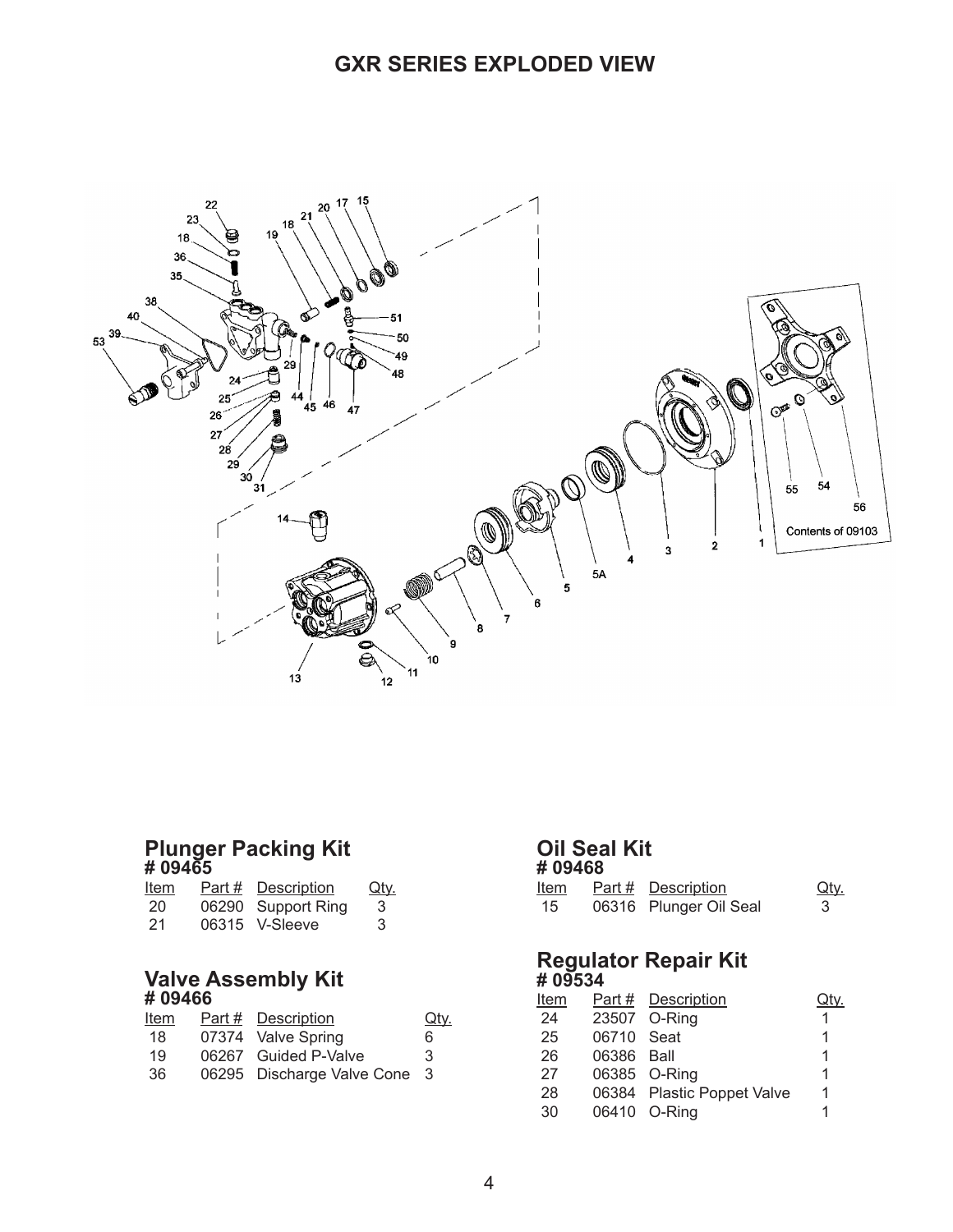## **GXR Series Parts List**

| ITEM# | Part#   | <b>Description</b>           | QTY. | ITEM#           | Part#      | <b>Description</b>          | QTY. |
|-------|---------|------------------------------|------|-----------------|------------|-----------------------------|------|
|       | 07805   | Radial Shaft Seal            |      | 23              | 12007      | O-Ring                      | 3    |
| 2     | 06310*  | <b>Adapting Flange</b>       |      | 24              | 23507      | O-Ring                      |      |
| 3     | 06294   | O-Ring                       |      | 25              | 06710      | Seat                        |      |
| 4     | 06300   | Rear Bearing                 |      | 26              | 06386      | 6mm S.S. Ball               |      |
| 5     | 06690** | Wobble Plate 6.1 Degree 3/4" |      | 27              | 06385      | O-Ring                      |      |
|       |         | (GXRH2224)                   |      | 28              | 06384      | <b>Plastic Poppet Valve</b> |      |
| 5     | 06566** | Wobble Plate 6.3 Degree 3/4" |      | 29              | 06382      | Spring                      |      |
|       |         | (GXRH2424)                   |      | 30              | 06410      | O-Ring                      |      |
| 5     | 06696+  | Wobble Plate 6.1 Degree 7/8" |      | 31              | 06392      | Cap                         |      |
|       |         | (GXRV2224)                   |      | 35              | 06412      | Manifold                    |      |
| 5     | 06322+  | Wobble Plate 6.3 Degree 7/8" |      | 36              | 06295      | Discharge Valve Cone        |      |
|       |         | (GXRV2424)                   |      | 38              | 07910A     | Triangle O-Ring             |      |
| 5A    | 07882   | Shaft Ring                   |      | 39              | 06298      | <b>Suction Flange</b>       |      |
| 6     | 06301   | <b>Front Bearing</b>         |      | 40              | 06302      | <b>Stud Bolt</b>            |      |
| 7     | 06289   | Spring Disk                  | 3    | $44^A$          | 06308      | Orifice, 1.8mm              |      |
| 8     | 06287   | Plunger, 16mm                | 3    | $44^A$          | 06339      | Orifice, 2.1mm              |      |
| 9     | 06288   | <b>Plunger Spring</b>        | 3    |                 |            |                             |      |
| 10    | 06299   | Socket Bolt                  | 6    | $44^{\text{A}}$ | 06340      | Orifice, 2.3mm              |      |
| 11    | 08192   | Gasket                       |      | 45              | 06312      | O-Ring in Nozzle            |      |
| 12    | 06273   | Oil Drain Plug               |      | 46              | 07913      | O-Ring                      |      |
| 13    | 06282   | Crankcase (GXRV)             |      | 47              | 06303      | <b>Injector Retainer</b>    |      |
| 13    | 06338   | Crankcase (GXRH)             |      | 48              | 23009      | Spring                      |      |
| 14    | 08083   | Vent Cap (Horizontal Only)   |      | 49              | 23010-0100 | Ball                        |      |
| 15    | 06316   | Oil Seal                     | 3    | 50              | 12516-0001 | O-Ring                      |      |
| 17    | 06292   | Spacer                       | 3    | 51              | 12517      | Hose Barb                   |      |
| 18    | 07374   | <b>Valve Spring</b>          | 6    | 53              | 23422A     | <b>Thermal Relief Valve</b> |      |
| 19    | 06267   | <b>Guided P-Valve</b>        | 3    | $54^{++}$       | 07468      | Locktooth Washer            | 4    |
| 20    | 06290   | <b>Pressure Ring</b>         | 3    | $55^{++}$       | 07467      | <b>Screws</b>               | 4    |
| 21    | 06315   | V-Sleeve, 16mm               | 3    | $56^{++}$       | 06334      | Mounting Flange "X" Style   |      |
| 22    | 06296   | Discharge Plug               | 3    |                 |            |                             |      |

++ 09103 Gasoline Flange Kit A = See pump numbering system page 7

**\* When ordering 06310, please order 17026, which includes 06300, 07805, and 06294.**

- **\*\* When ordering 06566, please order 17047 which includes 06566, 06301, and 07882.**
- **\*\* When ordering 06690, please order 17052 which includes 06690, 06301, and 07882.**
- **+ When ordering 06322, please order 17027 which includes 06322, 06301, and 07882.**
- **+ When ordering 06691, please order 17053 which includes 06691, 06301, and 07882.**

## **GXR SERIES TORQUE SPECIFICATIONS**

| <b>Position</b> | ltem# | <b>Description</b> | <b>Torque Amount (ft.-lbs)</b> |
|-----------------|-------|--------------------|--------------------------------|
| 10.             | 06299 | Socket Bolt        | 100 in.-lbs.                   |
| 40              | 06302 | <b>Stud Bolt</b>   | 150 in.-lbs.                   |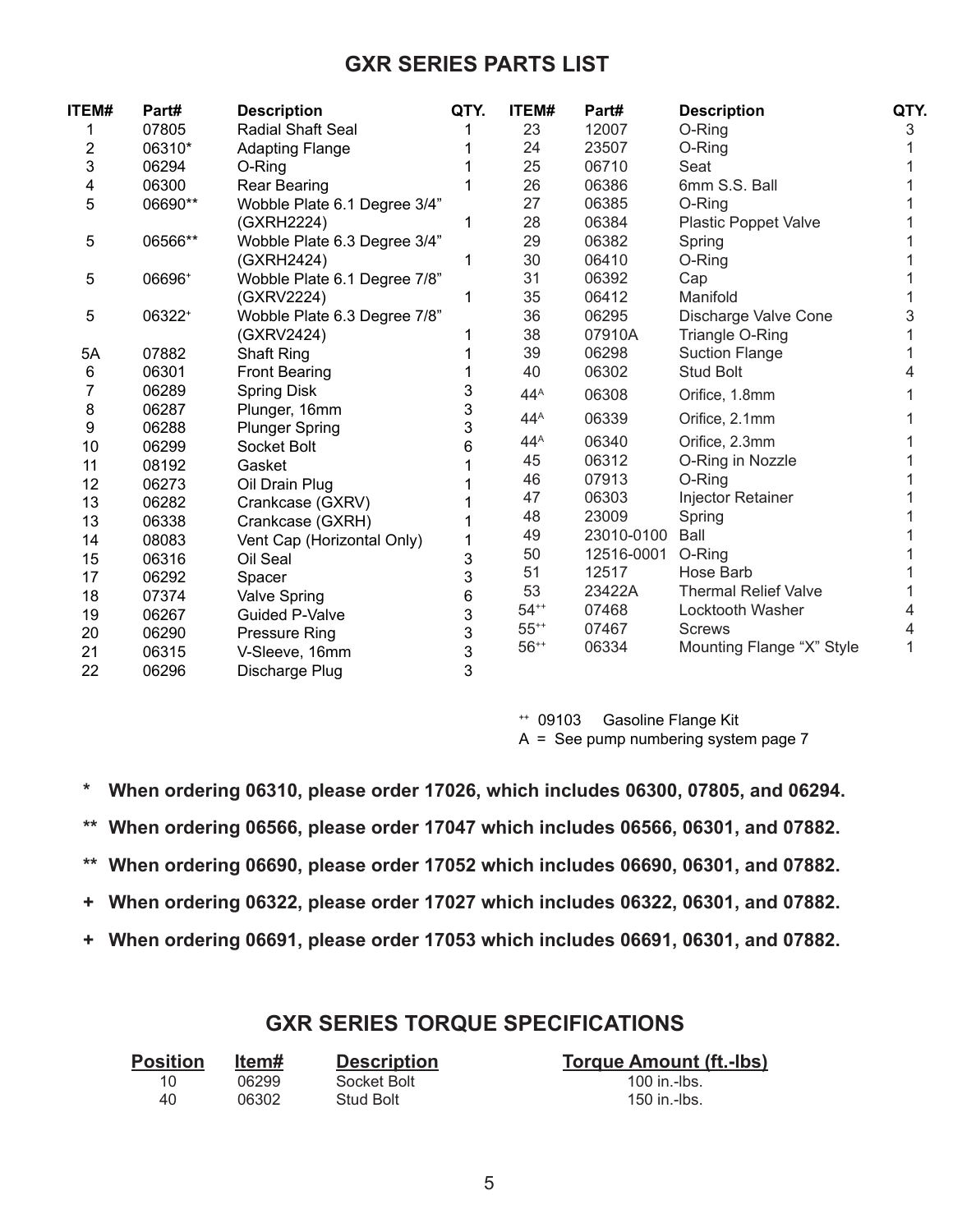## **GXR SERIES REPAIR INSTRUCTIONS**



1. With a 14mm socket wrench, remove the three discharge valve plugs (27).Inspect the valve plug o-rings (23) for wear, and replace as necessary.



2. Remove the valve spring (18) and valve cone (36) from the manifold (35). Inspect the parts for wear and replace as necessary.



3. With a crescent wrench, remove the injector retainer (47). Inspect the o-ring (46) for wear and replace as necessary.



4. Next, remove the four manifold bolts (40) with a 6mm allen wrench.



5. Remove the suction flange 6. Tap the back of the mani- $(39)$  and flange o-ring  $(38)$ . Inspect the o-ring for wear and replace as necessary.



fold (35) with a rubber mallet to dislodge, and slide off the plungers. (8). Take note of the position of the discharge port so as to place the manifold in the same position during reassembly.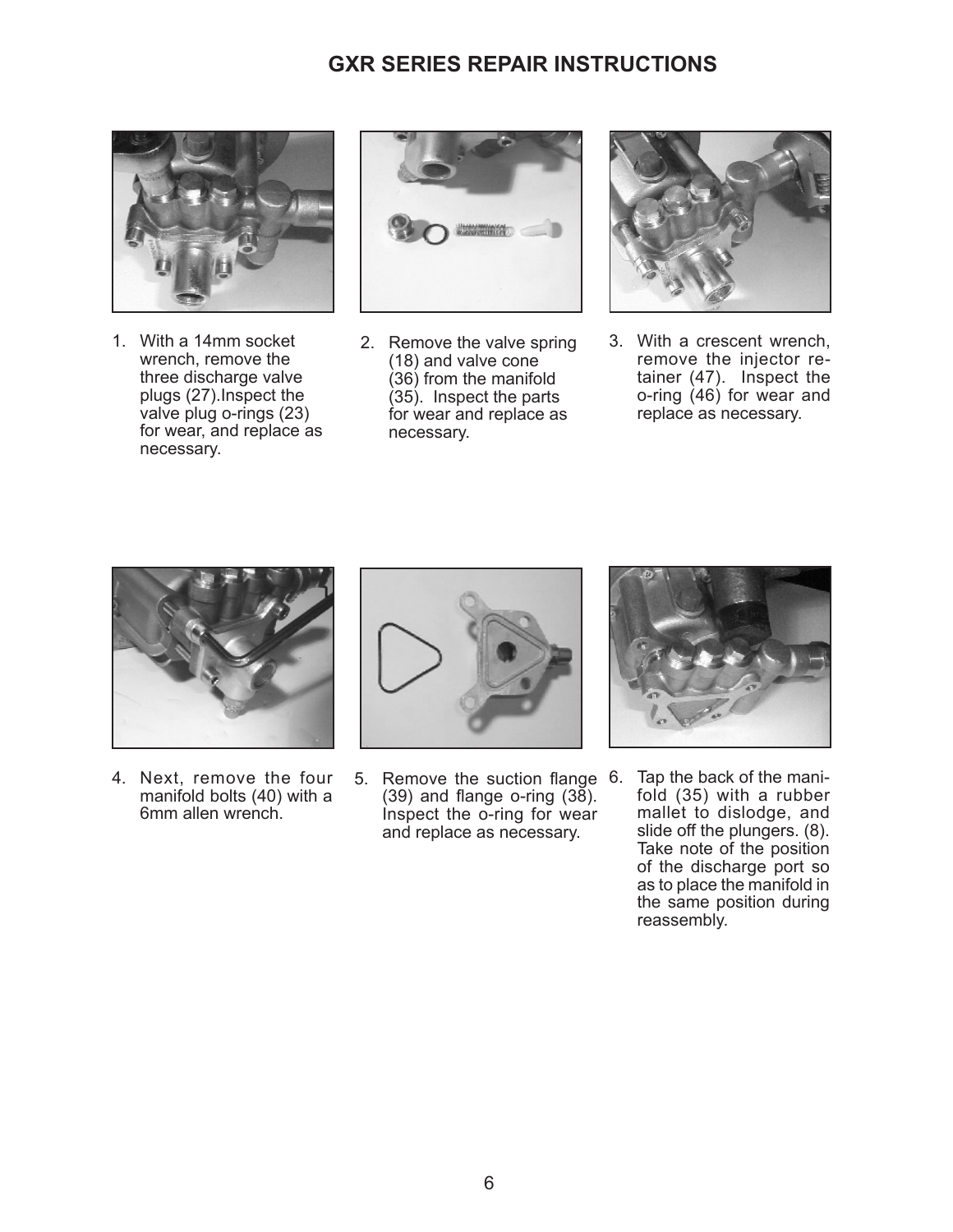## **GXR Series repair instructions**



7. Remove the guided p-valve, (19), valve springs (18), v-sleeves (21) and pressure rings (20). Inspect for wear and replace as necessary. Remove the spacer ring (17) from the plungers (8).



**For maintenance of the gear end of your pump, contact your local distributor or Giant Industries at: 419/531-4600**

8. If the crankcase oil seals (15) are to be replaced, they can be removed by prying loose with a screwdriver. Take care not to make contact with the plunger (8) and pry out the oil seals from their housing. Seals should not be reinstalled until after step #16.

**NOTE: Contact Giant Industries for Service School Information. Phone: (419)-531-4600**

| <b>GX or HR Series</b> | <b>Flow</b> | Pressure (in<br>100 psi<br>increments) |    | Injector Size | <b>Thermal</b><br><b>Relief</b><br>Valve | Wobble<br>Plate<br><b>Shaft</b><br><b>Bore</b> |
|------------------------|-------------|----------------------------------------|----|---------------|------------------------------------------|------------------------------------------------|
| Vertical               | $20 = GPM$  | 25=2500 PSI                            |    | $1 = 2.1$ mm  | $1 = 1/2"$                               | $2 = 7/8"$                                     |
| Horizontal             | $23 = GPM$  |                                        |    | $2 = 1.8$ mm  |                                          | $1 = 3/4"$                                     |
|                        | $25 = GPM$  |                                        |    | $3 = 2.3$ mm  |                                          | $3 = 1"$                                       |
|                        |             |                                        |    |               |                                          | $4 = 5/8"$                                     |
| GX or HR               | 2.5         | 25                                     | ۰. |               |                                          |                                                |

## **GX and HR Pump Part Numbering System**

For example, a GXV2525-112 is a GX pump that produces 2.5 GPM @ 2500 PSI, has a injector with a 2.1mm Oriface, 1/2" thermal relief valve and 7/8" wobble plate bore.

7